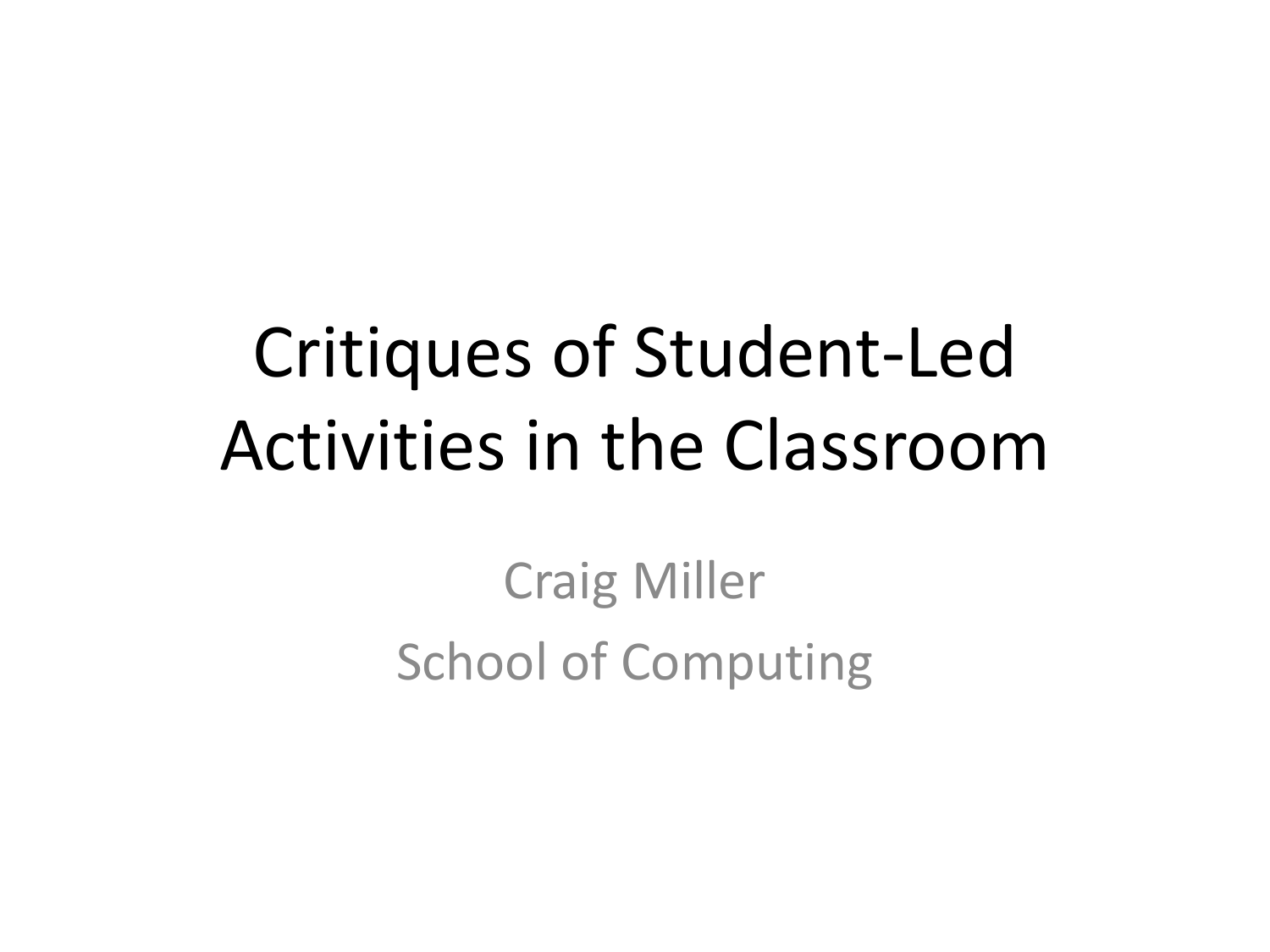#### Last Spring at the Conference

#### **Personalized Adage**

Your Nemesis the bear

**Show Adage** 

Sometimes you get the bear... And sometimes the bear gets you.

```
2 <html>
   <head>
   <meta charset="UTF-8">
   <title>Personalized Adage</title>
   <script>
  function create()
\mathbf{R}\overline{9}-4
      var nemesis = document.getElementById("nemesisField").value;
10
11var message = "Sometimes you get " + nemesis + "..." +
         "<br>And sometimes " + nemesis + " gets you.";
1213
14document.getElementById("adageElement").innerHTML = message;
15
16
  </script>
1718
  </head>
1920
21<body>
22
  <h1>Personalized Adage</h1>
23
```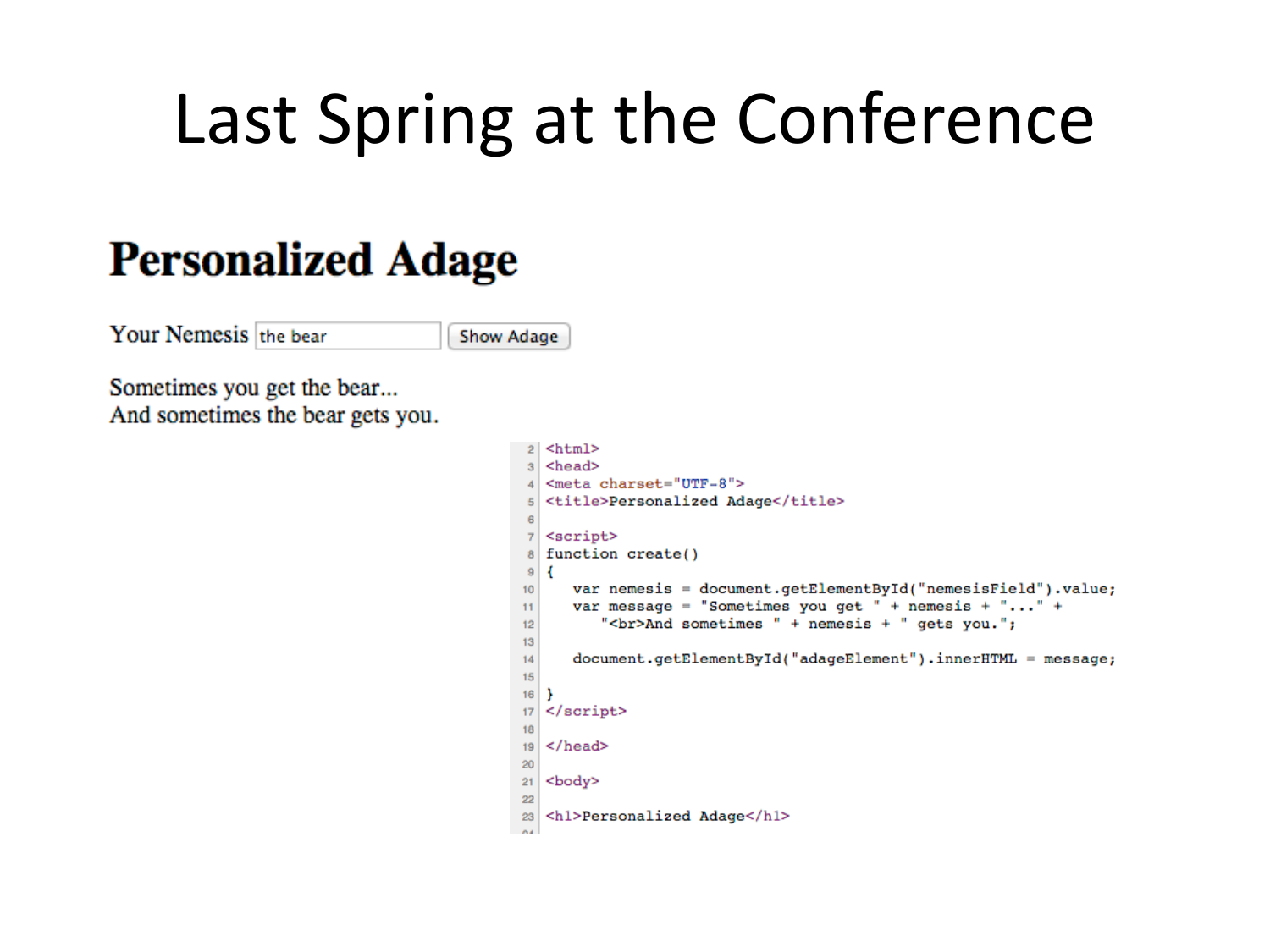Why watch someone do a problem rather than work through it? I don't get it.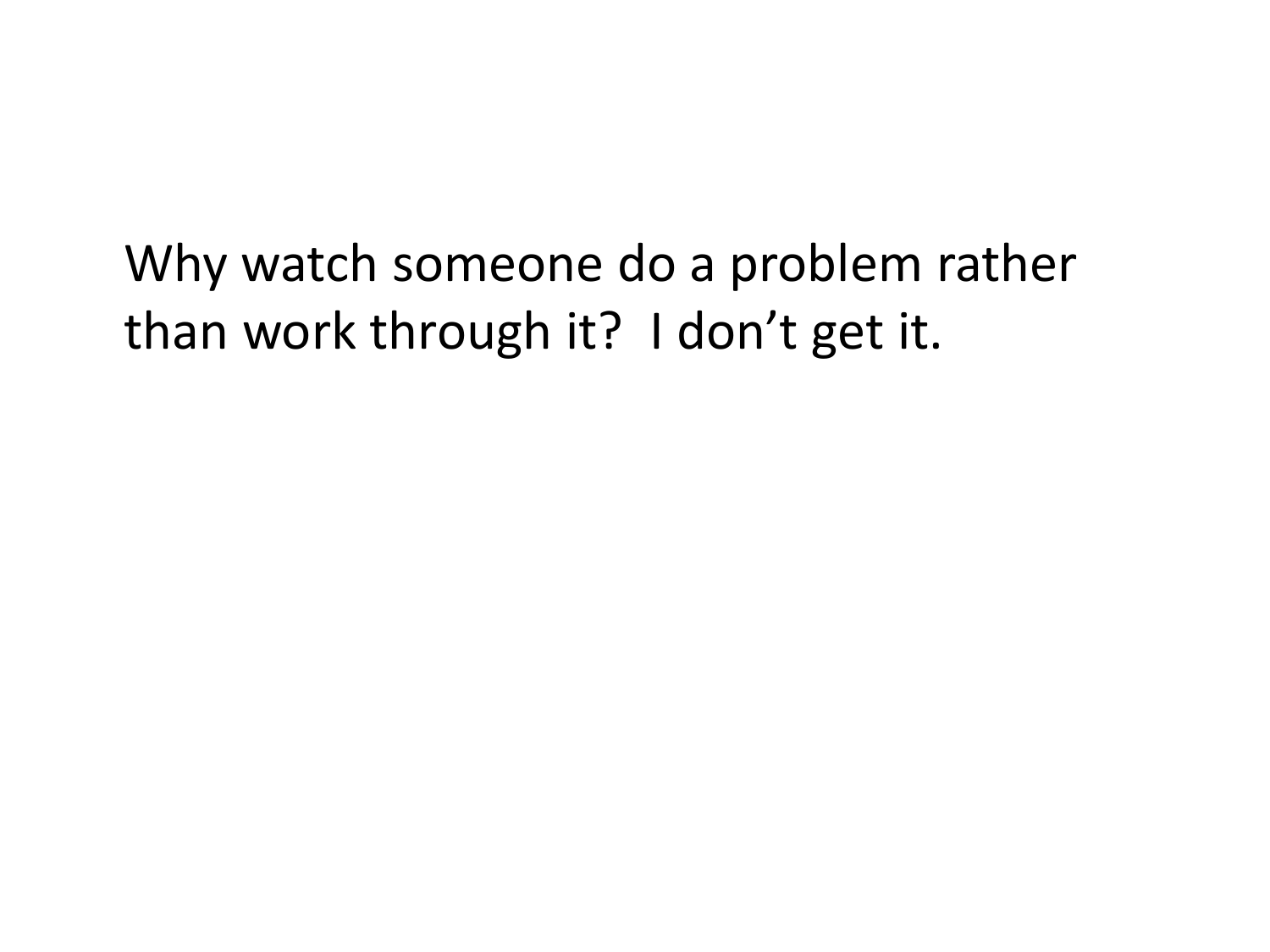Craig is locked into the 20th century teaching model. Class needs to be used for discussion not lectures.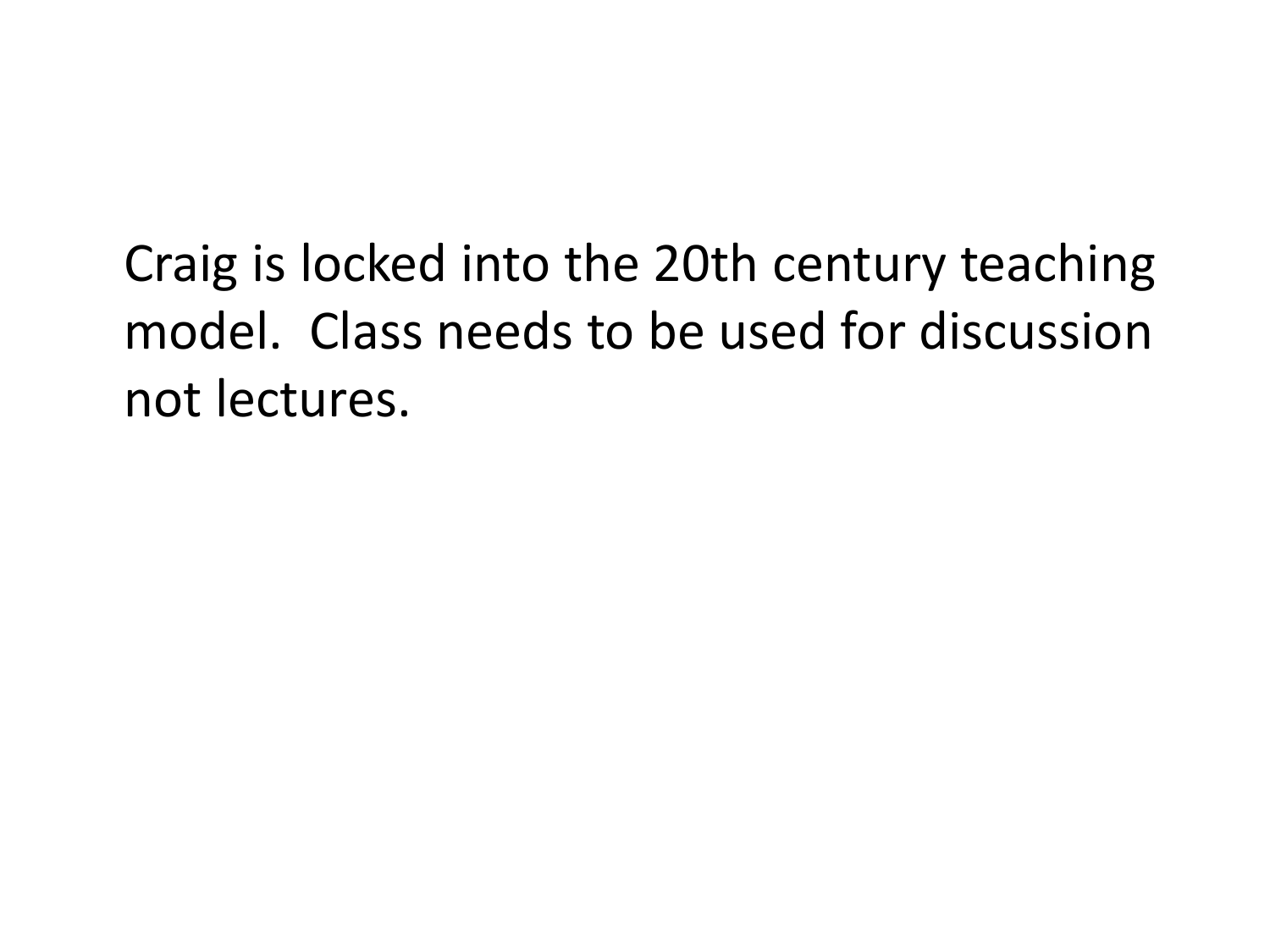#### Kirschner, Sweller & Clark (2006):

Why minimal guidance during instruction does not work: An analysis of the failure of constructivist, discovery, problem-based, experiential, and inquiry-based teaching

*Educational psychologist*, *41*(2), 75-86.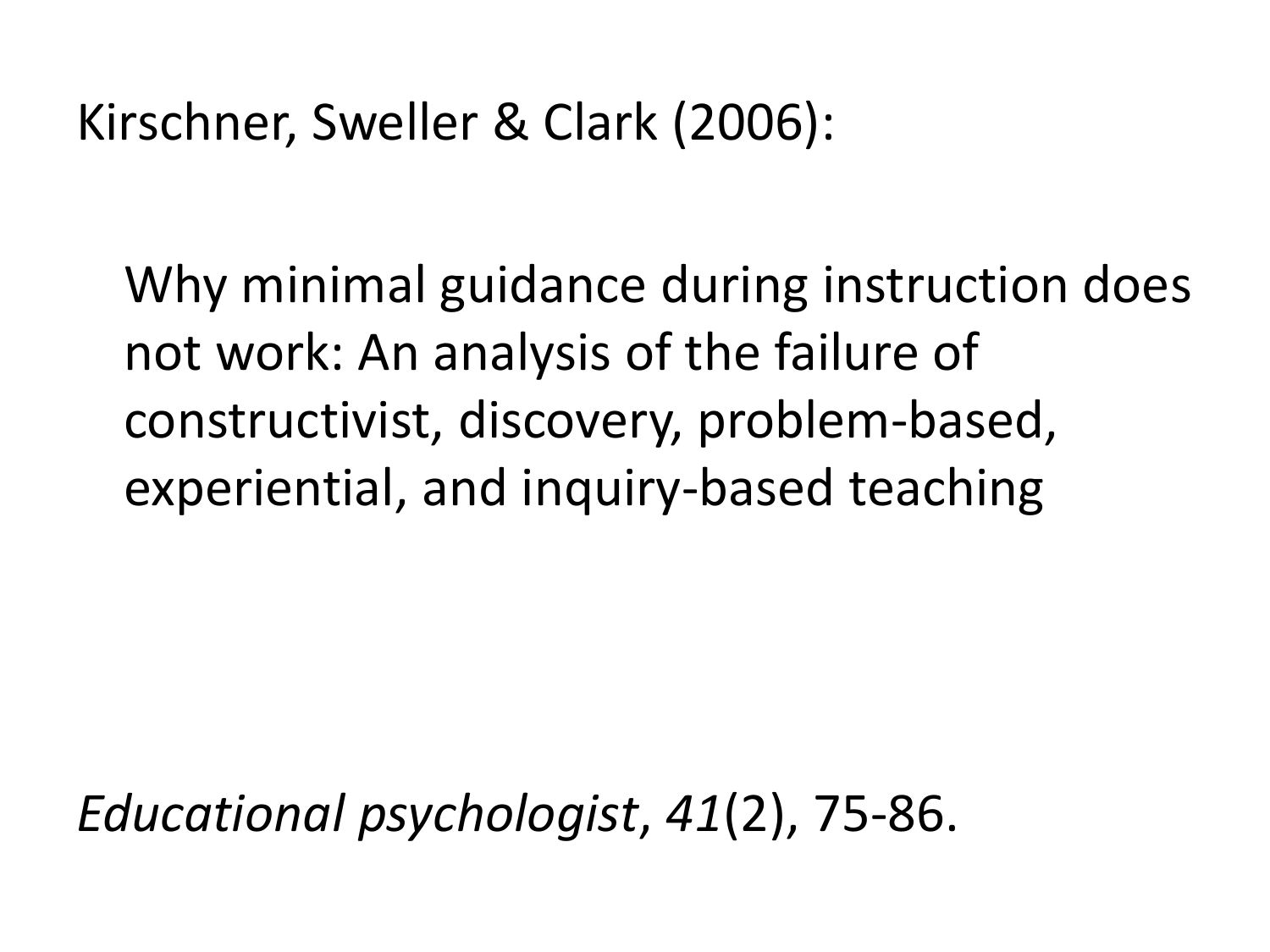# Key Findings from Kirschner et al.

- Compared to problem-solving activities, studying worked examples produces superior learning---even when measured by problemsolving ability
- Supported by controlled studies
- Studies mostly involve physics, math and computer programming, but other disciplines have been studied (e.g. visual literacy, Rourke & Sweller, 2008)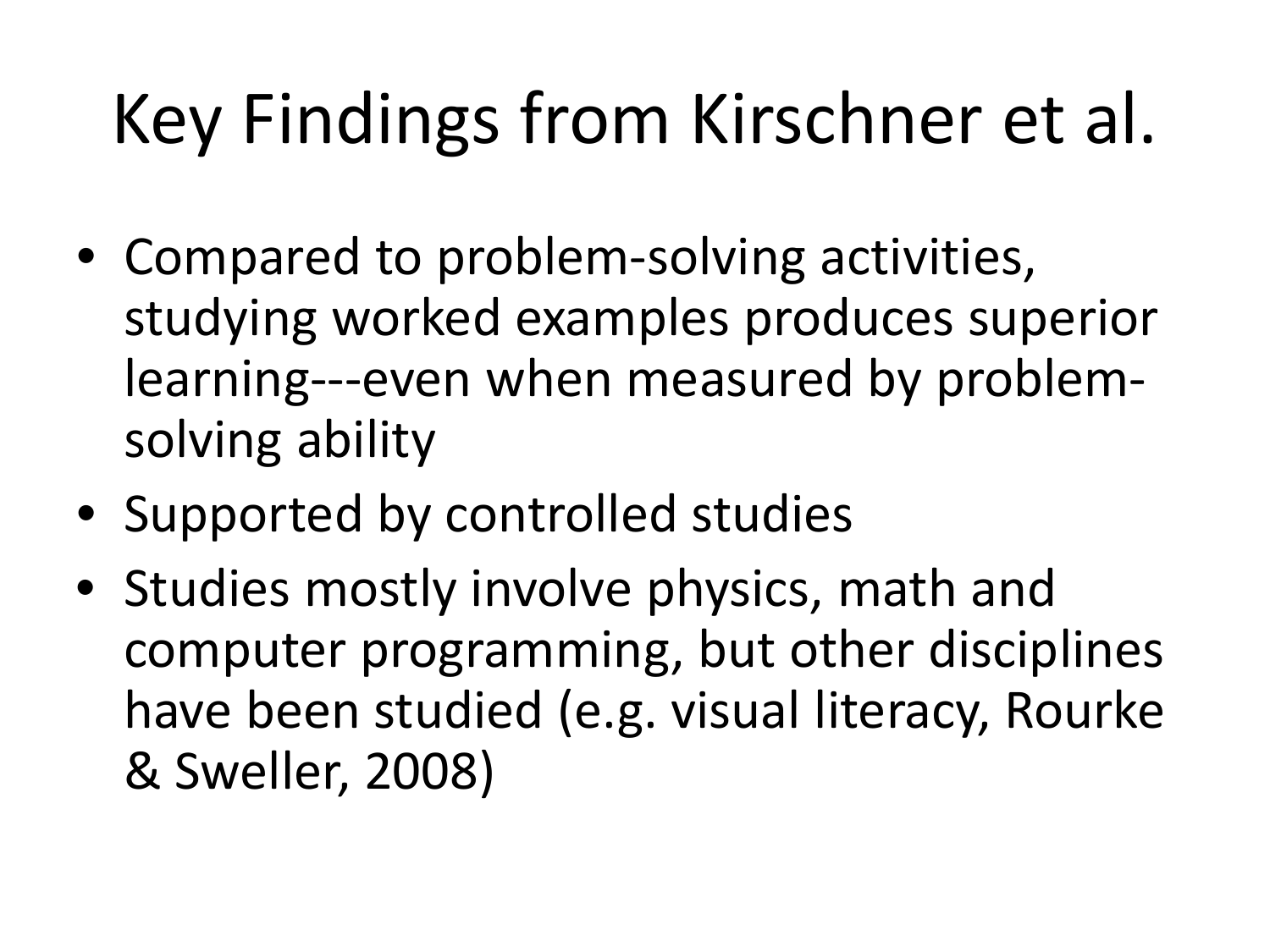# I'm NOT claiming that

- Constructivism as a theory of learning is wrong (see Clark & Mayer, 2008)
- Problem-solving is not important
- The flipped classroom is a bad idea
- We don't want to engage students in the classroom
- Problem-solving is never a good activity for learning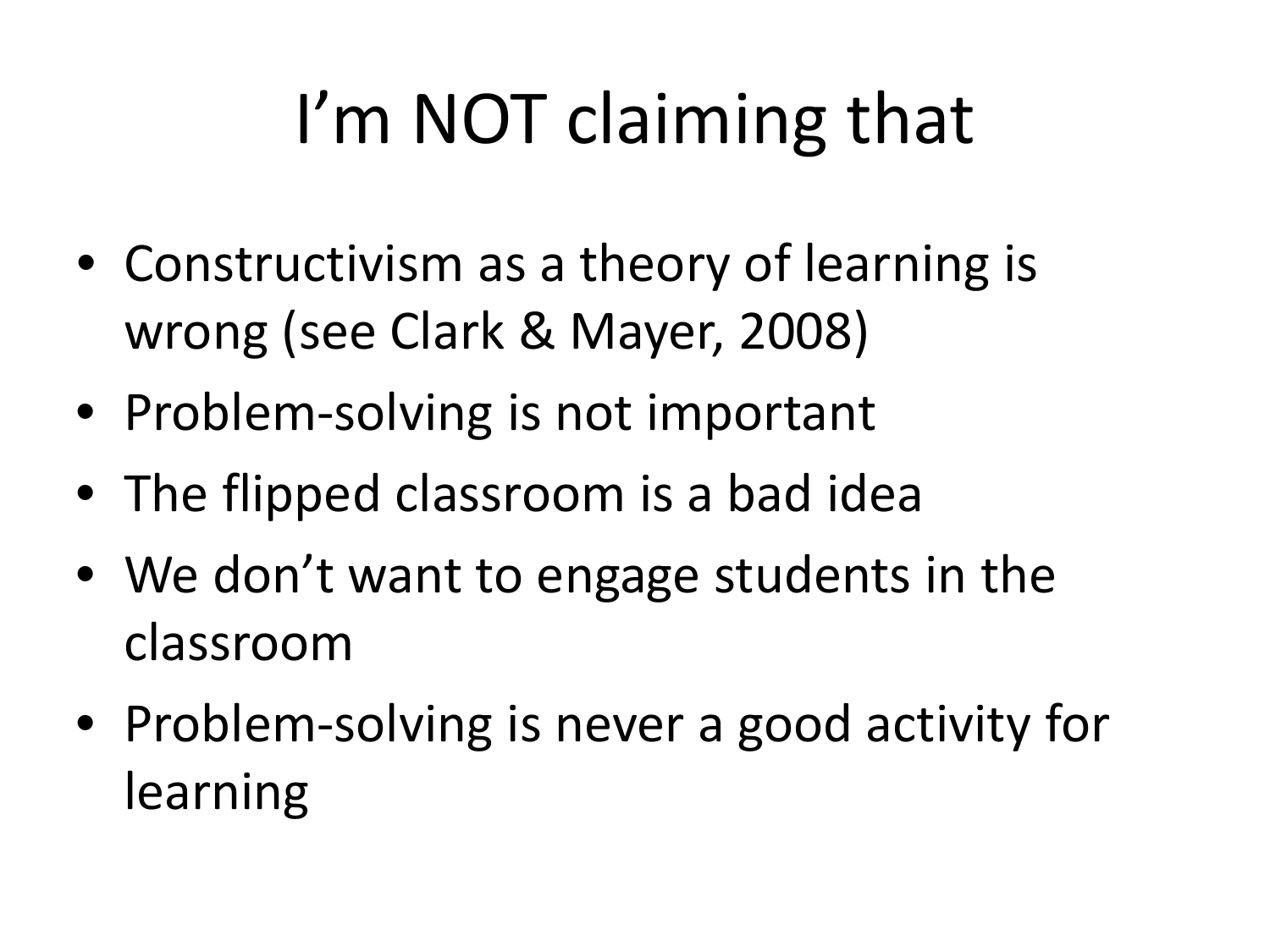

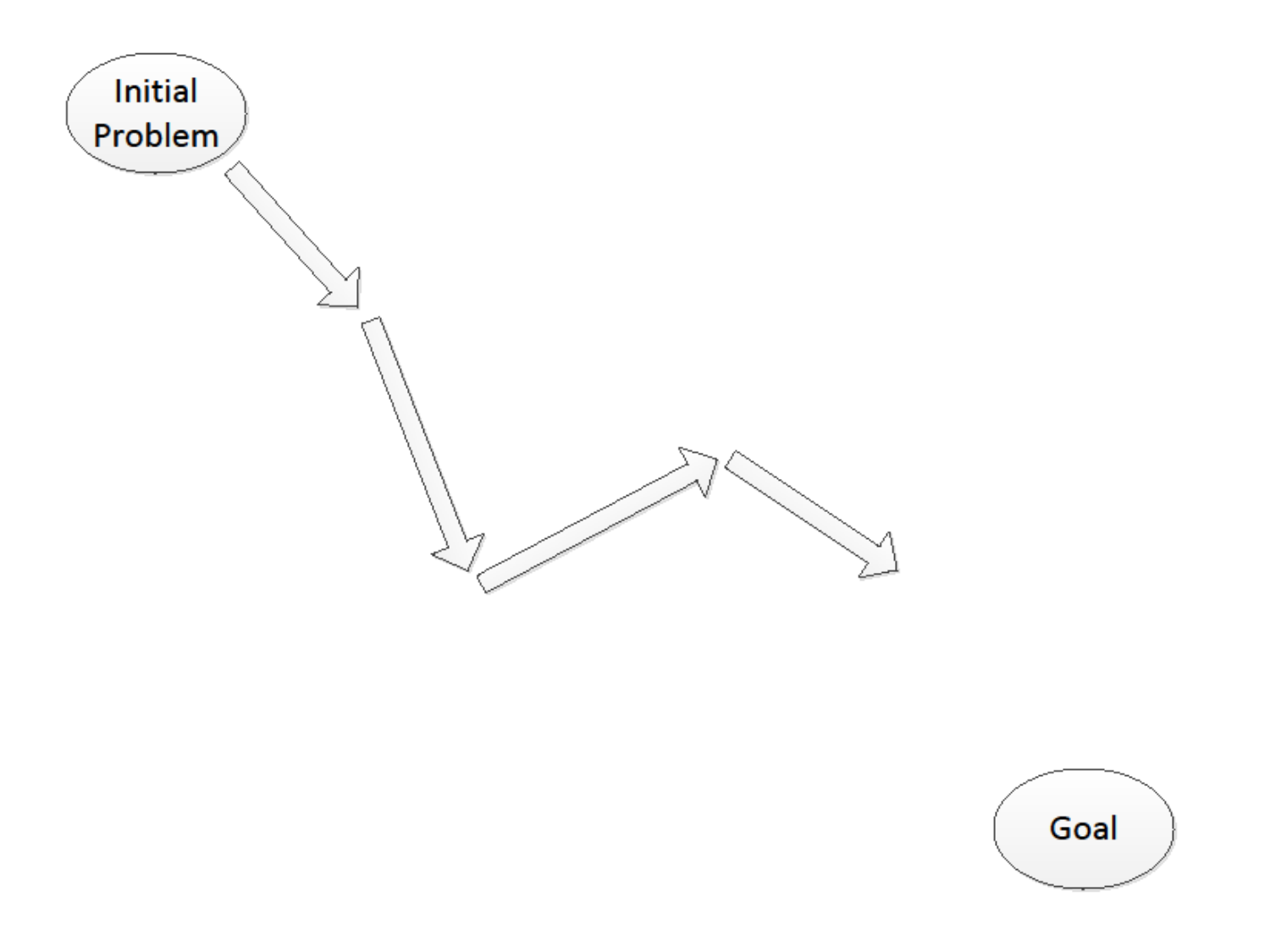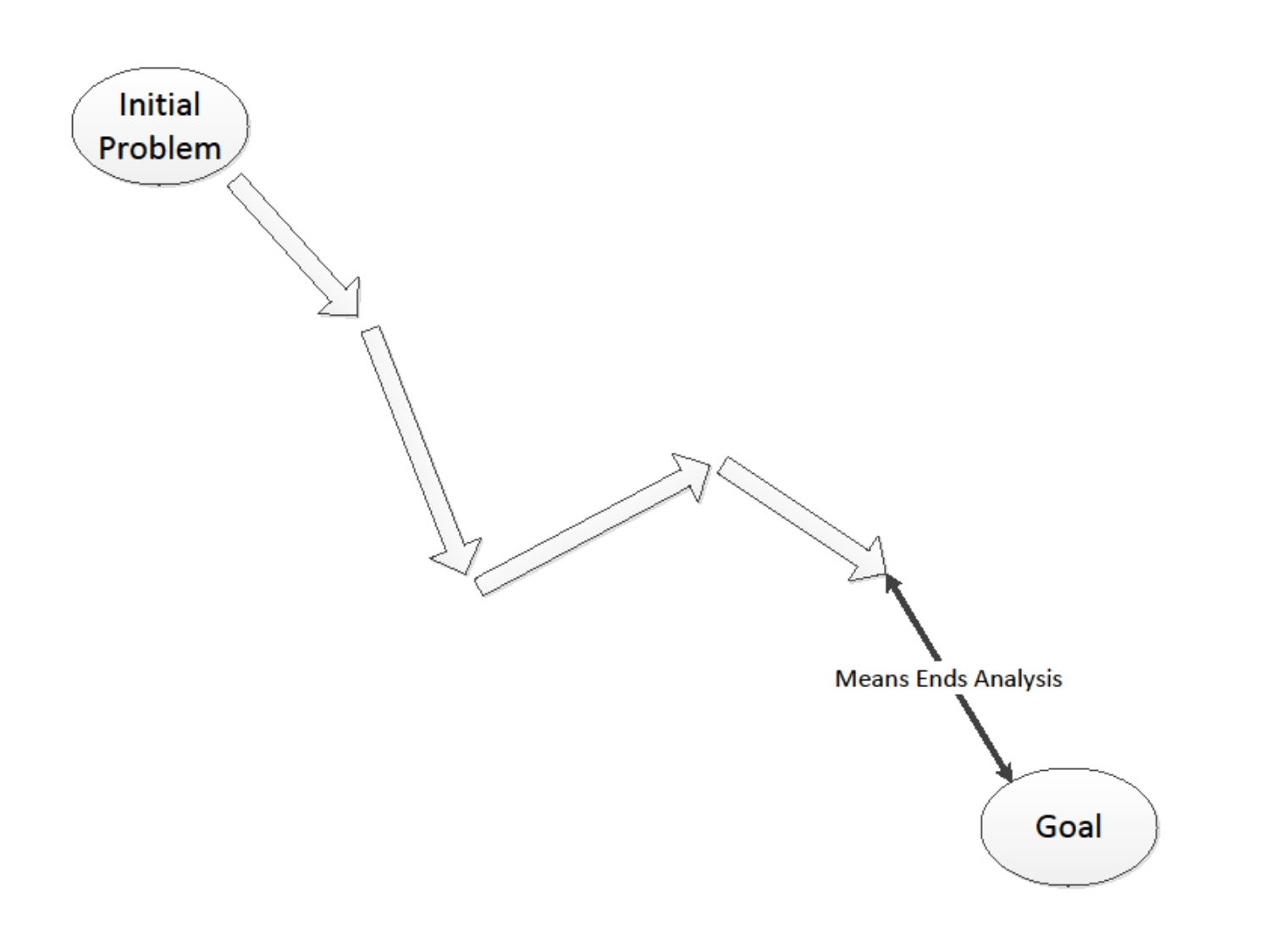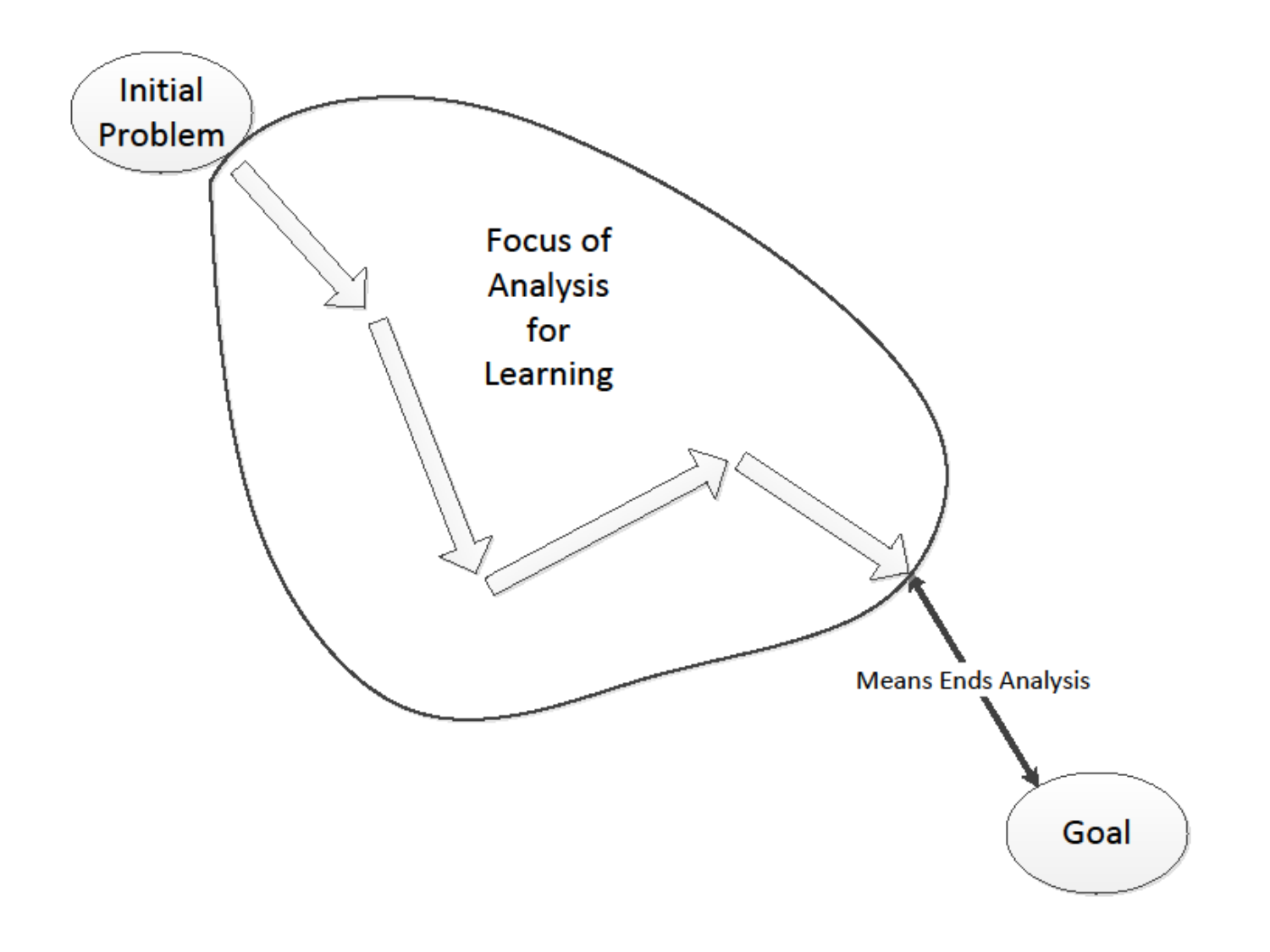Electric Field Hockey: Problem-Solving in an Electrostatics Microworld

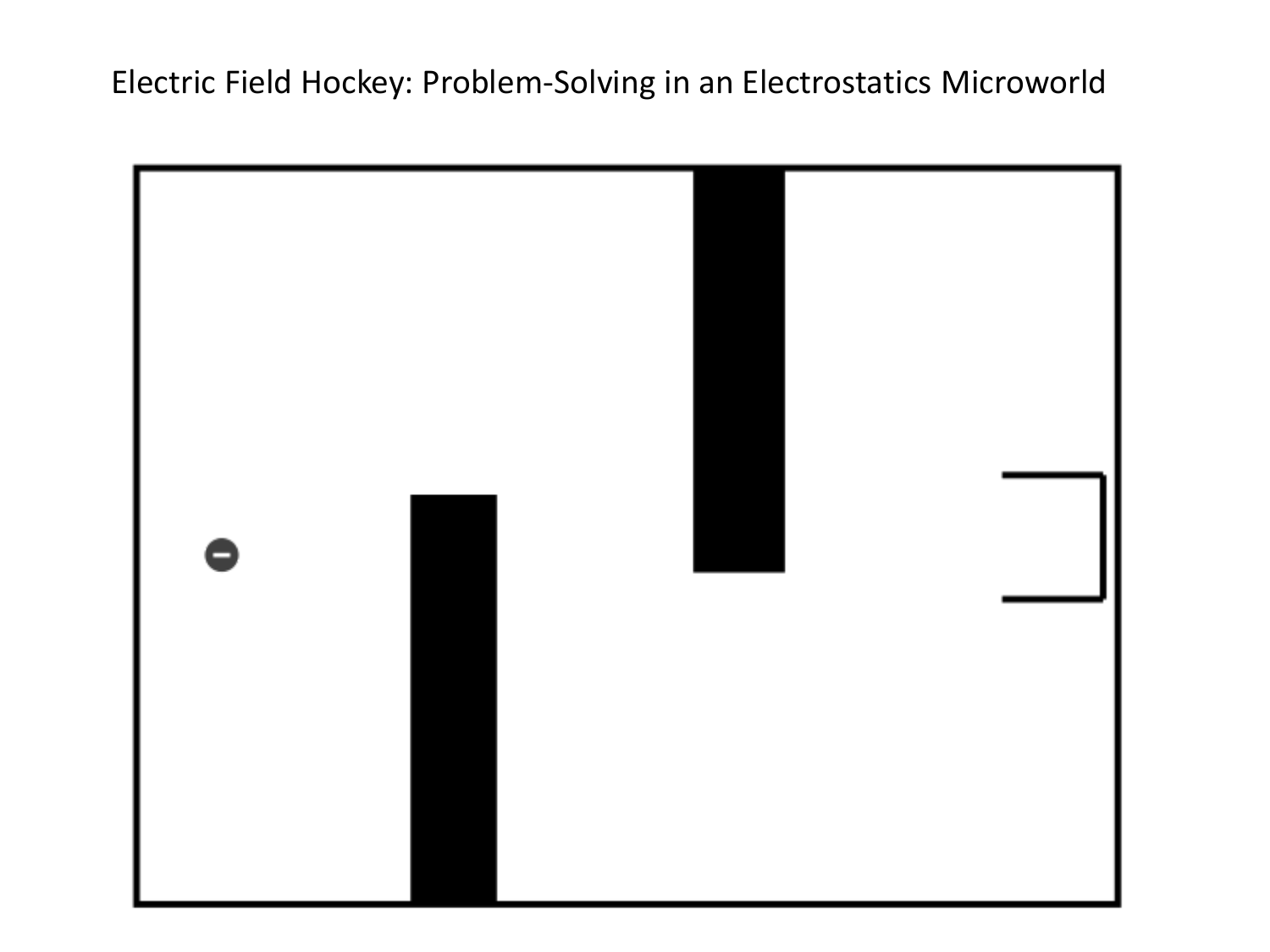





(b) Noting difference between intended<br>trajectory and resulting trajectory

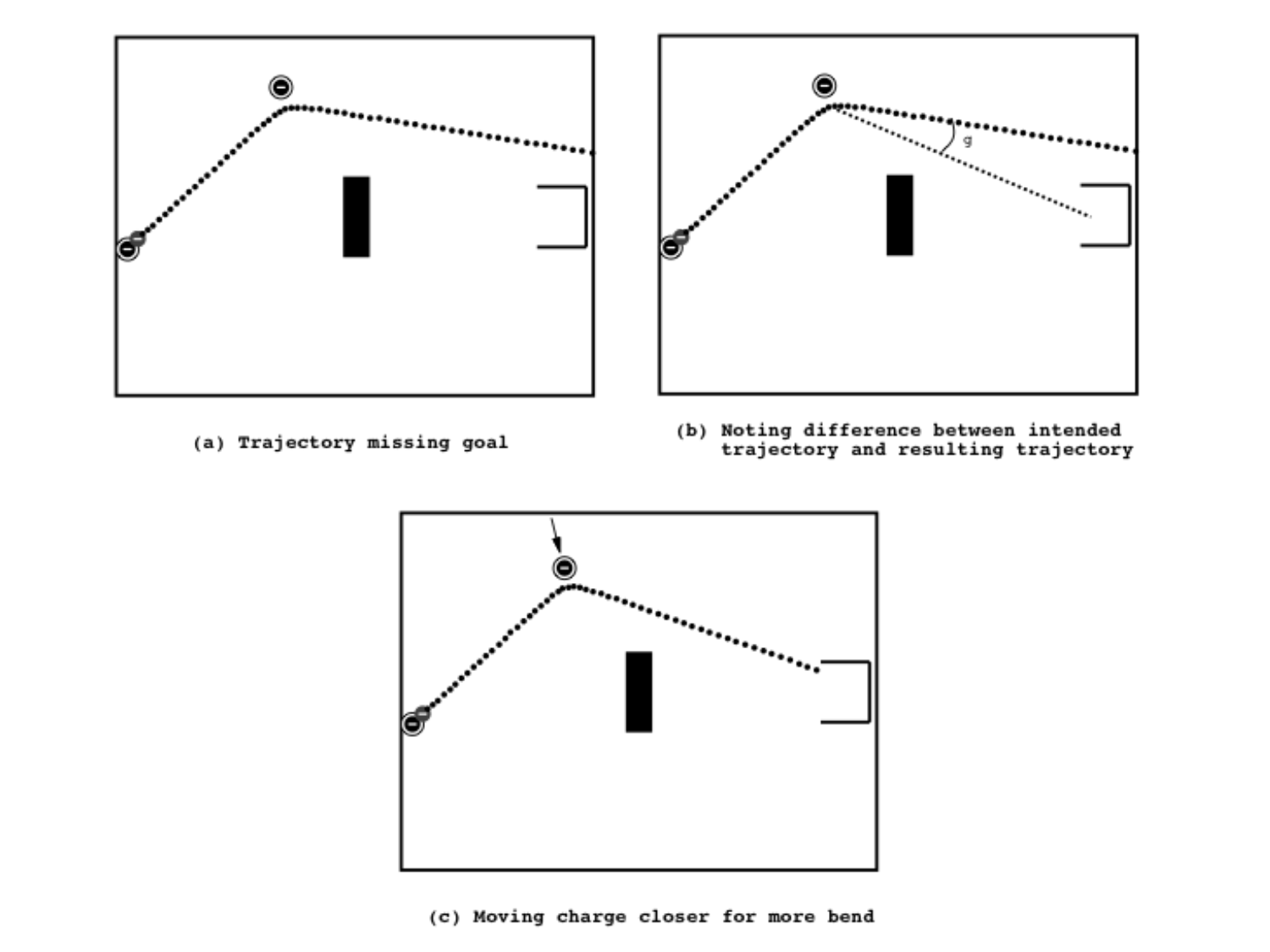Alternatives to Student-Led Problem-Solving

- Study of worked examples
- Instructor-led problem solving
	- Includes live coding (Rubin, 2013)
- Self explanation
	- See Amber Settle's talk this afternoon
- Scaffolded problem-solving
	- Example: provide explicit subgoals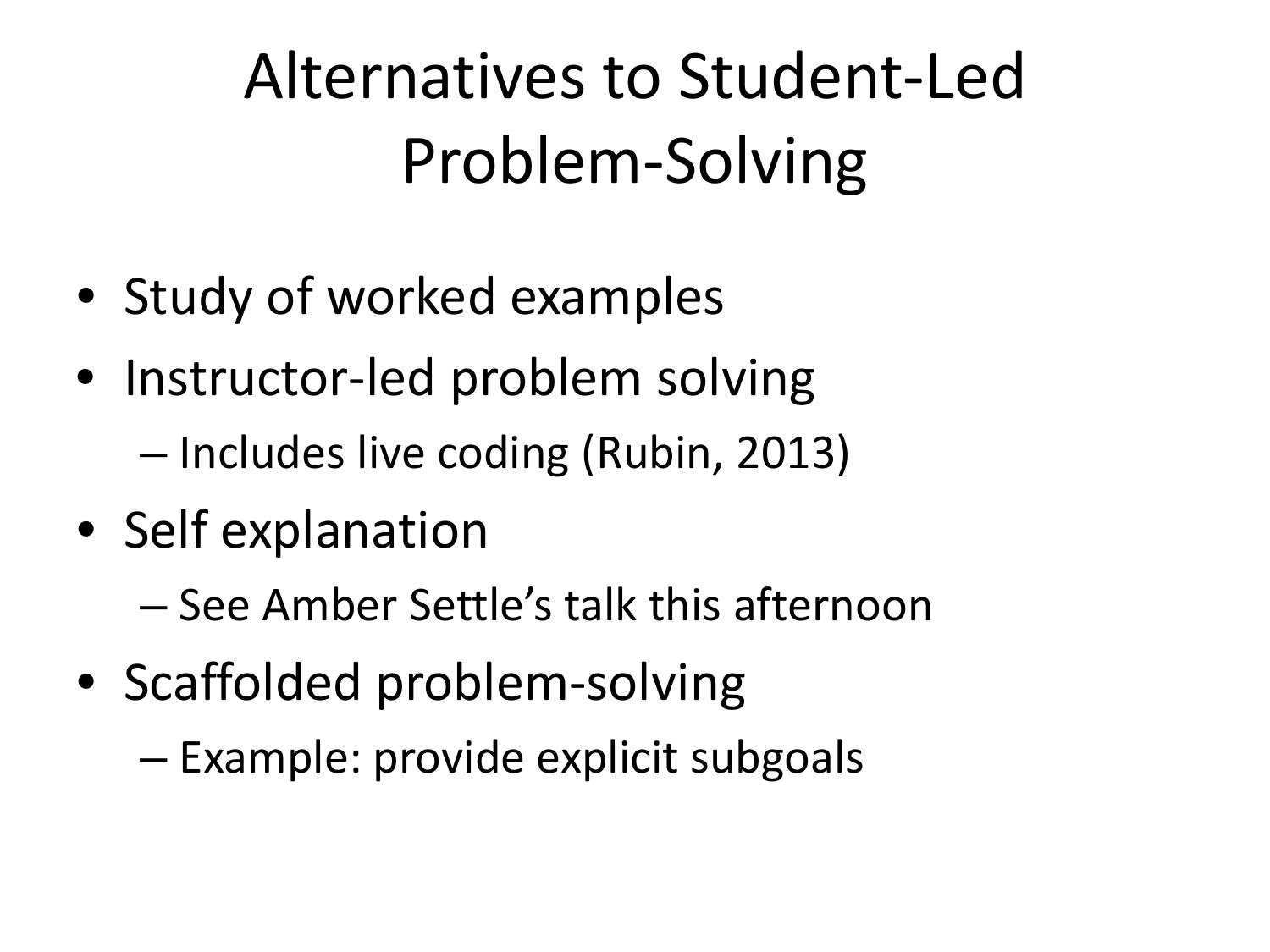## Role of Problem-Solving

- Often effective for advanced learners
- Provides motivation
- Less studied for non-STEM disciplines
- Run your own study

– We did! (Miller & Settle, 2011)